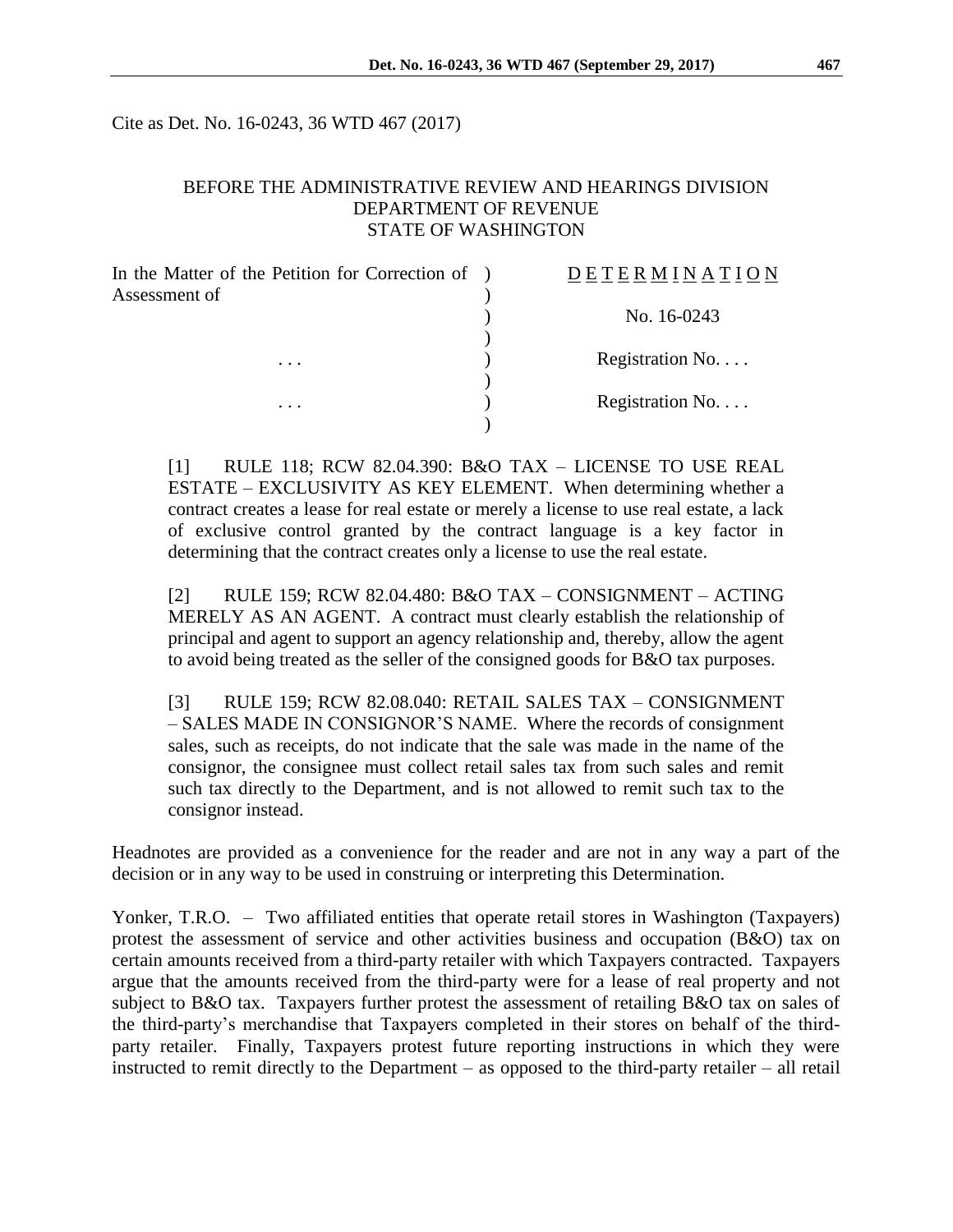sales tax they collected on their sales of the third-party's merchandise. We deny Taxpayers' petition on all issues. $<sup>1</sup>$ </sup>

### ISSUES

- 1. Under RCW 82.04.390, WAC 458-20-118, and WAC 458-20-200, are amounts received by Taxpayer from a "lease" of retail space, and, therefore, exempt from B&O tax, where such amounts are paid by a third-party retailer for the use of a portion of Taxpayer's retail space and other related services?
- 2. Under RCW 82.04.480, WAC 458-20-159, and WAC 458-20-200, are amounts Taxpayer collected from sales of goods Taxpayer made on behalf of a third-party retailer exempt from B&O tax because Taxpayer was acting merely as the third-party retailer's collection agent?
- 3. Under RCW 82.04.480, WAC 458-20-159, and WAC 458-20-200, may Taxpayer opt to not remit retail sales tax collected on sales of goods Taxpayer made on behalf of a third-party retailer, and, instead, transfer the collected retail sales tax to that third-party retailer for remittance of such taxes?

# FINDINGS OF FACT

. . . (Taxpayer A), and its wholly-owned subsidiary . . . (Taxpayer B) (collectively referred to as Taxpayers), both operate retail stores in Washington. Taxpayers' stores "are multi-department operations that sell name-brand merchandise . . . private label brand merchandise, and pharmacy and optical services."

On July 23, 1999, Taxpayers' affiliate . . . [Affiliate], contracted with an unaffiliated third-party . . . (Shoe Company), to occupy a designated space within Taxpayers' stores. 2 The contract between [Affiliate], and Shoe Company (Agreement) states that it also applies to all of [Affiliate's] "parents, subsidiaries and affiliates," which includes Taxpayers A and B.<sup>3</sup> (Section 1.1.) Relevant terms of that Agreement are as follows:

- Taxpayers agreed to grant Shoe Company "the license and privilege to use" licensed space within Taxpayers' stores. (Section 2.2.)
- The "licensed space" at each store consists of a "selling area" and a "storage area." (Section 2.1.4.)
- The "selling area" means "the shoe department . . . within each [of Taxpayers' stores] which shall be used by [Shoe Company]" for certain "permitted uses." (Section 2.1.2.)
- The "storage area" means the area within the stock rooms of each of Taxpayers' stores where Shoe Company's "goods shall be stored, including the area used for processing deliveries." (Section 2.1.3.)

<sup>&</sup>lt;sup>1</sup> Identifying details regarding the taxpayer and the assessment have been redacted pursuant to RCW 82.32.410.

<sup>&</sup>lt;sup>2</sup> In addition to its arrangement with Taxpayers, Shoe Company operates stand-alone retail stores, where it sells it own merchandise.

<sup>3</sup> Thus, there is no agreement with Shoe Company in which Taxpayers A and B are specifically named; however, for the purpose of this determination, we treat Taxpayers A and B as contracting parties to the Agreement.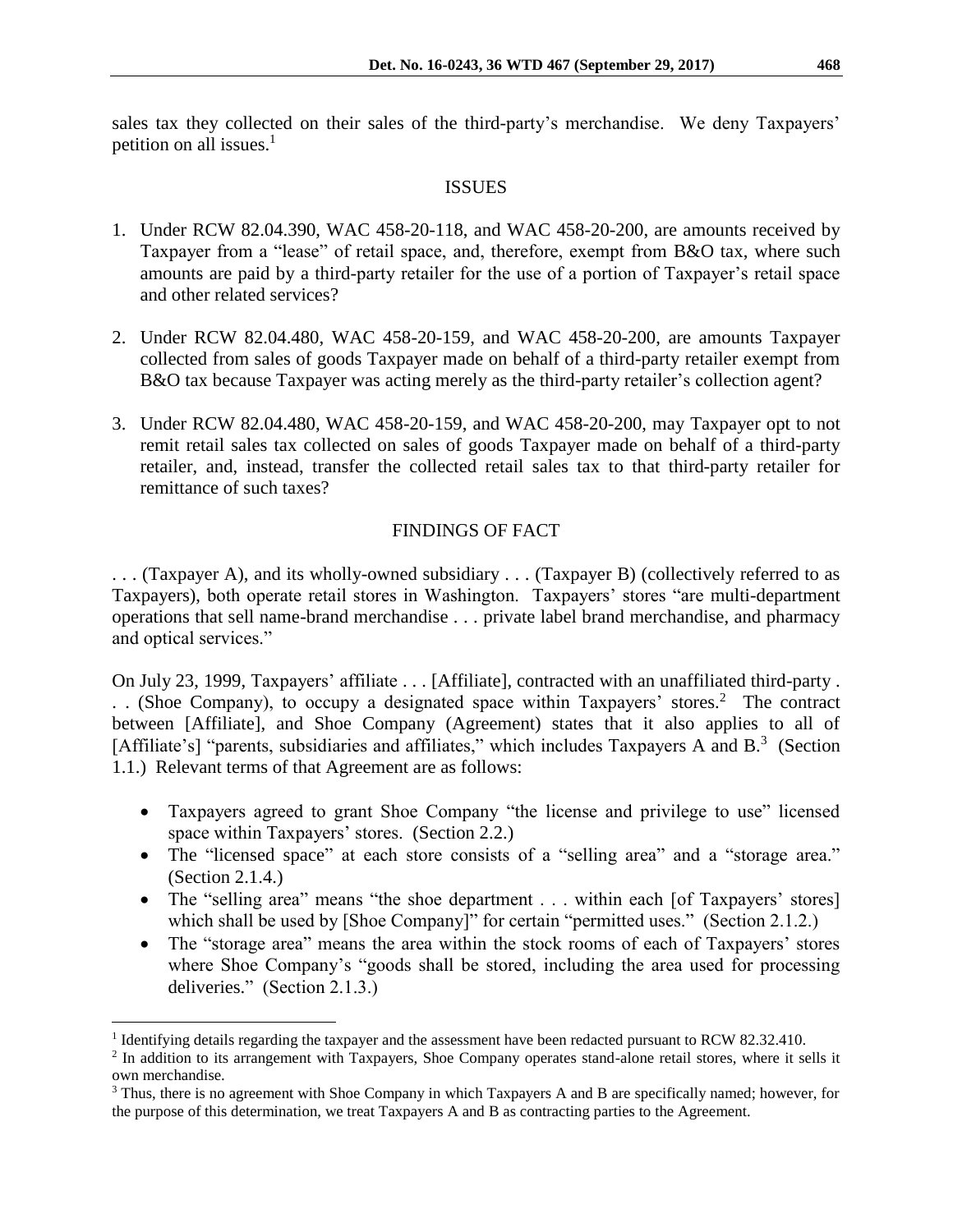- The "permitted uses" of the selling area are defined as Shoe Company's "sole and exclusive right to display and sell" certain types of footwear and the "non-exclusive right to sell" other merchandise. (Section 4.1.)
- Shoe Company agrees to pay Taxpayers an "annual license charge" equal to 13.5 percent of Shoe Company's "net sales" of Shoe Company's merchandise sold in Taxpayers' stores.<sup>4</sup> (Section 5.2.1.) This annual license charge was the only form of payment that Shoe Company paid to Taxpayers for all of the benefits Shoe Company received under the Agreement.
- Taxpayers reserve the right to "relocate" Shoe Company's selling area or storage area in Taxpayers' stores "at any time, or from time to time" so long as the new area is "of similar configuration . . . and approximately equal size." (Section 2.4.)
- Shoe Company "shall, in its own name and at its own expense employ and staff" the licensed space.<sup>5</sup> (Section 10.2.)
- The proceeds of sales of Shoe Company's merchandise in Taxpayers' stores shall "be paid by customers directly to [Taxpayers'] cashiers, and deposited by [Taxpayers] to [their] own account[s]." (Section 5.4.) Further, all sales of Shoe Company's merchandise "shall be accounted for separately on [Taxpayers'] cash register or scanning system." (Section. 5.8.)
- Taxpayers agree to provide "security" for the licensed space, make their "loss prevention personnel reasonably available" to Shoe Company, and make "reasonable efforts" to work with Shoe Company to control "shrink" of Shoe Company's merchandise in Taxpayers' stores. (Section 5.10.)
- Taxpayers agree to furnish each licensed space "at no cost" various services, including heat, air conditioning, electricity, janitorial services, and telephone service. (Section 9.1.)
- All of Shoe Company's merchandise located at Taxpayers' stores "shall be at the sole risk and hazard of [Shoe Company]." (Section 13.3.) Further, "[t]itle to all of [Shoe Company's] property shall remain with [Shoe Company] and shall not be subject to any liability of [Taxpayers]." (Section 23.1.)
- Taxpayers "shall have the right at reasonable times to inspect" the licensed space and to "make repairs." (Section 20.2.) The Agreement is silent as to Taxpayers' right to access the licensed spaces for other reasons.
- Shoe Company "is and shall be an independent contractor," and the relationship between Taxpayers and Shoe Company is specifically "not one of joint venture, partnership, agency, employment, or landlord and tenant and nothing herein contained shall be construed as to create any such relationship between the parties." (Section 23.1.) Further, nothing in the Agreement "shall permit either party to obligate the other party in any way." *Id.*

 $\overline{a}$ <sup>4</sup> The annual license fee was increased to fourteen percent of Shoe Company's "net sales" through an amendment to the Agreement as of July 23, 2009.

<sup>5</sup> Pursuant to an amendment to the Agreement dated October 1, 2000, Taxpayers and Shoe Company agreed that in certain stores "as mutually agreed upon in writing from time to time," Taxpayers would provide in their "own name" and their "own expense" staff for Shoe Company's licensed space in such stores. Additionally, in those cases where Taxpayers provided the staff for Shoe Company's licensed spaces, the annual license charge was increased an additional twelve percent. The amendment to the Agreement references Exhibit A as identifying at which stores this arrangement would occur; however, the referenced exhibit is not included in the record. It is unclear if any stores in Washington were impacted by this amendment.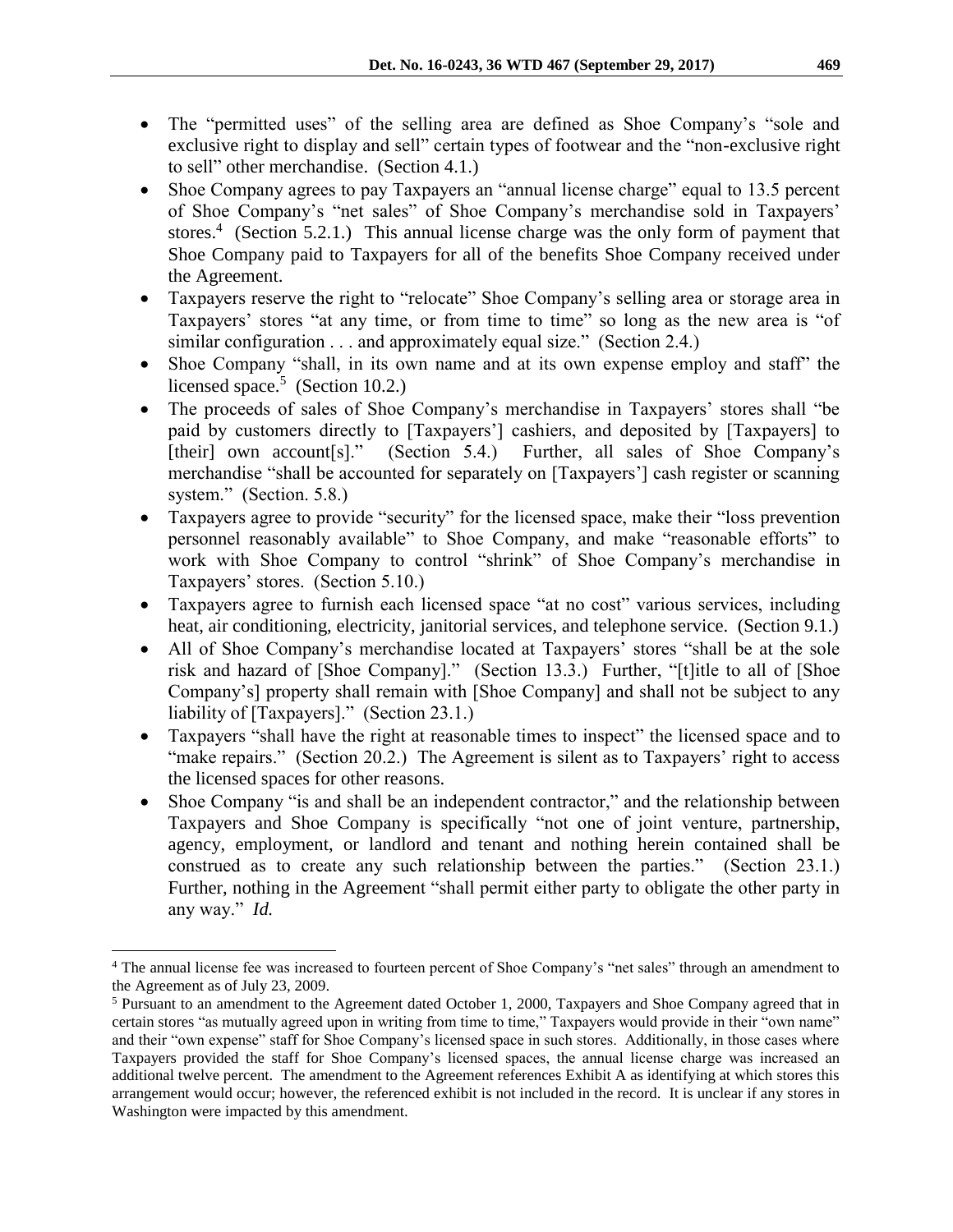Under these Agreement terms, Shoe Company maintained a designated area in each of Taxpayers' stores. In each store, such area was not separated from the rest of the store by walls, gates, or other obstructions, although high shelves sometimes made a barrier of sorts on at least one side of the designated area. Based on the photographs in the record, the Shoe Company is identified by a sign hanging above the designated area, by signage attached to shelving walls, and by a large sign attached to the exterior of the store. Additionally, Taxpayers represent that the employees in the designated areas were employed by Shoe Company.

A customer who wished to purchase Shoe Company's merchandise at Taxpayers' stores did so through the following sequential general steps:

- 1. The customer went to Shoe Company's designated area of the store to shop for merchandise.
- 2. Shoe Company's employees assisted the customer, if necessary, in making merchandise choices.
- 3. Once the customer chose the merchandise for purchase, the customer took the merchandise from Shoe Company's designated area of the store, to Taxpayers' cashiers for purchase.
- 4. Taxpayers' cashiers charged the customer for the purchase and collected payment from the customer. Taxpayers' cashiers gave the customer a receipt that contained Taxpayers' trade name. Shoe Company's name is not identified on the transaction receipts.
- 5. The customer left Taxpayers' store with the purchased merchandise.

In 2012, the Department's Audit Division commenced a review of Taxpayers' books and records for the time period of January 1, 2009, through June 30, 2012. During the course of that review, the Audit Division made a number of findings, including (1) the income Taxpayers received from the annual license charges was not excludable from their reportable gross income and was, instead, subject to service and other activities business and occupation (B&O) tax; (2) Taxpayers should have reported retailing B&O tax on the proceeds of sales Taxpayers' stores collected on sales of Shoe Company's merchandise; and (3) in the future, Taxpayers could not remit the retail sales tax collected on sales of Shoe Company's merchandise to Shoe Company, but, instead, must remit such retail sales tax directly to the Department after collection.

On August 31, 2015, as a result of the Audit Division's review, the Department issued a tax assessment against Taxpayer A for a total of  $\$\ldots$ , which included  $\$\ldots$  in retailing B&O tax,  $\$$ . . . in service and other activities B&O tax, and \$ . . . in interest.

Also on August 31, 2015, as a result of the Audit Division's review, the Department issued a tax assessment against Taxpayer B for a total of \$ . . . , which included \$ . . . in retailing B&O tax, \$ . . . in service and other activities B&O tax, and \$ . . . in interest.

Taxpayers subsequently sought review of the full amount of both tax assessments. Both tax assessments remain unpaid.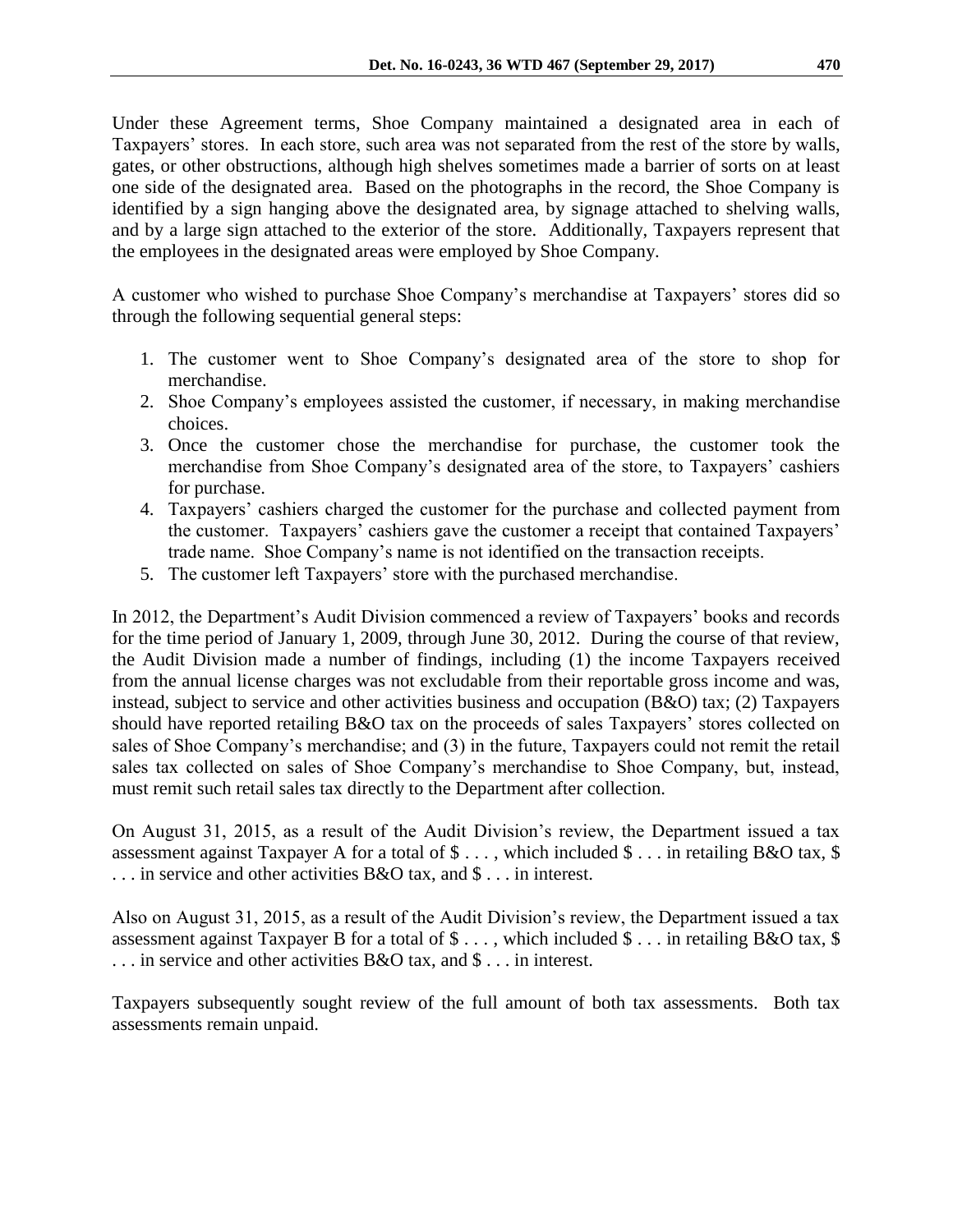## ANALYSIS

## 1. Service and Other Activities B&O Tax

In Washington, "there is levied and collected from every person that has a substantial nexus with this state a tax for the act or privilege of engaging in business activities." RCW 84.04.220. The B&O tax measure is "the application of rates against value of products, gross proceeds of sales, or gross income of the business, as the case may be." *Id.* The rate used is determined by the type of activity in which a taxpayer engages. *See generally* Chapter 82.04 RCW. Income from any business activity that is not expressly classified in Chapter 82.04 RCW is taxed under the service and other activities B&O tax classification. RCW 82.04.290(2).

The B&O tax is a gross receipts tax, meaning that it applies to all value proceeding or accruing to the business, and not only to its profit margins. *Lamtec Corp. v. Dep't of Revenue*, 170 Wn.2d 838, 843, 246 P.3d 788, 791 (2011). By enacting Washington's B&O tax system, the legislature intended to impose the B&O tax on virtually all business activities carried on within the state. *Time Oil Co. v. State,* 79 Wn.2d 143, 146, 483 P.2d 628 (1971). Further, the B&O tax system was meant to "leave practically no business and commerce free of . . . tax." *Budget Rent-A-Car of Washington-Oregon Inc. v. Dep't of Revenue,* 81 Wn.2d 171, 175, 500 P.2d 764 (1972).

RCW 82.04.140 defines "business" broadly and includes "all activities engaged in with the object of gain, benefit, or advantage to the taxpayer or another person or class, directly or indirectly." Generally, all gross income of the business is subject to B&O tax, without any deductions for costs such as labor, materials, taxes, or any other expense. *See* RCW 82.04.080. This holds true unless the legislature has carved out a specific exclusion or deduction. Det. No. 15-0027, 34 WTD 577 (2015).

Here, Taxpayers received income from Shoe Company in the form of "annual license charges" for allowing Shoe Company to use a "licensed space" in Taxpayers' stores, and for other services described in the Agreement. We conclude that these annual license charges are part of Taxpayers' gross income of their business, and such charges are, therefore, properly included as part of the measure for determining Taxpayers' B&O tax liability. We further conclude that because the income from such charges is not expressly classified elsewhere in Chapter 82.04 RCW, that the income from annual license charges are properly classified under the service and other activities B&O tax classification under RCW 82.04.290(2).

Taxpayers, however, argue that the annual license charges they received from Shoe Company during the audit period should not be included in the measure of its B&O tax liability under RCW 82.04.390, which states that the B&O tax "shall not apply to gross proceeds derived from the sale of real estate."

WAC 458-20-118 (Rule 118), the Department's administrative rule related to RCW 82.04.390, provides the following additional guidance:

(1) Amounts derived from the sale and rental of real estate are exempt from taxation under the business and occupation tax. However, there is no exemption of amounts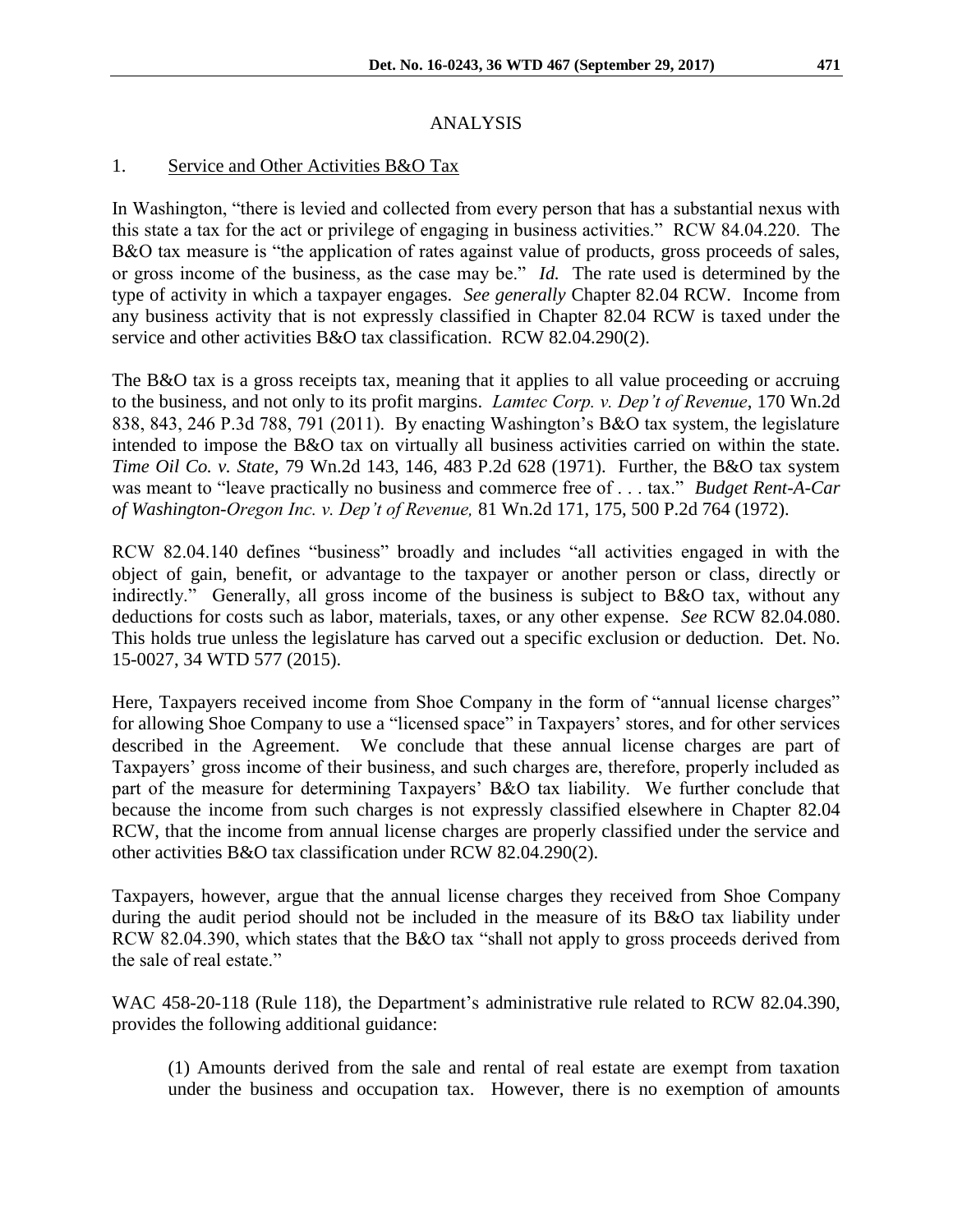derived from engaging in any business wherein a mere license to use or enjoy real property is granted. Amounts derived from the granting of a license to use real property are taxable under the service  $B\&O$  tax classification

Thus, if the annual license charges here were paid by Shoe Company in exchange for a lease or rental of real property, there is no B&O tax liability. On the other hand, if the annual license charges were paid for a mere license, Taxpayers are liable for B&O tax on such income.

Rule 118 goes on to provide additional guidance on making the distinction between a lease and a license:

(2) **Lease or rental of real estate.** A lease or rental of real property conveys an estate or interest in a certain designated area of real property with an exclusive right in the lessee of continuous possession against the world, including the owner, and grants to the lessee the absolute right of control and occupancy during the term of the lease or rental agreement. An agreement will not be construed as a lease of real estate unless a relationship of "landlord and tenant" is created thereby . . . .

(3) **License to use real estate.** A license grants merely a right to use the real property of another but does not confer exclusive control or dominion over the same. Usually, where the grant conveys only a license to use, the owner controls such things as lighting, heating, cleaning, repairing, and opening and closing the premises.

Consistent with this language, [Washington courts have recognized that exclusivity is a key element in differentiating between a lease or rental of real estate and a license to use real estate. *See Barnett v. Lincoln*, 162 Wn. 613, 617-18, 299 P. 392 (1931) ("A lease is a contract for the exclusive possession of lands or tenements for some certain number of years or other determinate period, and a contract for such exclusive possession is a lease although there may be certain reservations or a restriction of the purpose for which the possession may be used, and although it may be described as a license."); *McKennon v. Anderson*, 49 Wn.2d 55, 57-59, 298 P.2d 492 (1956) (exclusive possession of part of a barn); *Lamken v. Miller*, 181 Wn. 544, 44 P.2d 190 (1935); *City of Bellevue v. Jacke*, 96 Wn. App. 209, 212-13, 978 P.2d 1116 (1999); *City of Tacoma v. Smith*, 50 Wn. App. 717, 721-23, 750 P.2d 647 (1988) (a reassignable boat slip)] . . . ; *see also* [*Regan v. City of Seattle*, 76 Wn.2d 501, 504 (1969);] Det. No. 11-0080, 31 WTD 24 (2012) ("[T]he principal difference between a lease and a license is the right of exclusive possession and control over the premises, including against the owner."). Further, "[i]n determining whether a written instrument constitutes a lease or a license [we] must consider it in its entirety, together with the circumstances under which it was made and determined and the intention of the parties." *Conaway v. Time Oil. Co.,* 34 Wn.2d 884, 893, 210 P.2d 1012 (1949).

Based on this authority, we conclude that the annual license charges paid by Shoe Company were for a license to use the "licensed space" of Taxpayers' stores as opposed to a lease of real property. First, the Agreement states that Taxpayers granted Shoe Company "the license and privilege to use" the licensed spaces in Taxpayers' stores. There is no discussion of Shoe Company having "exclusive control" of those spaces, which is the primary distinction between a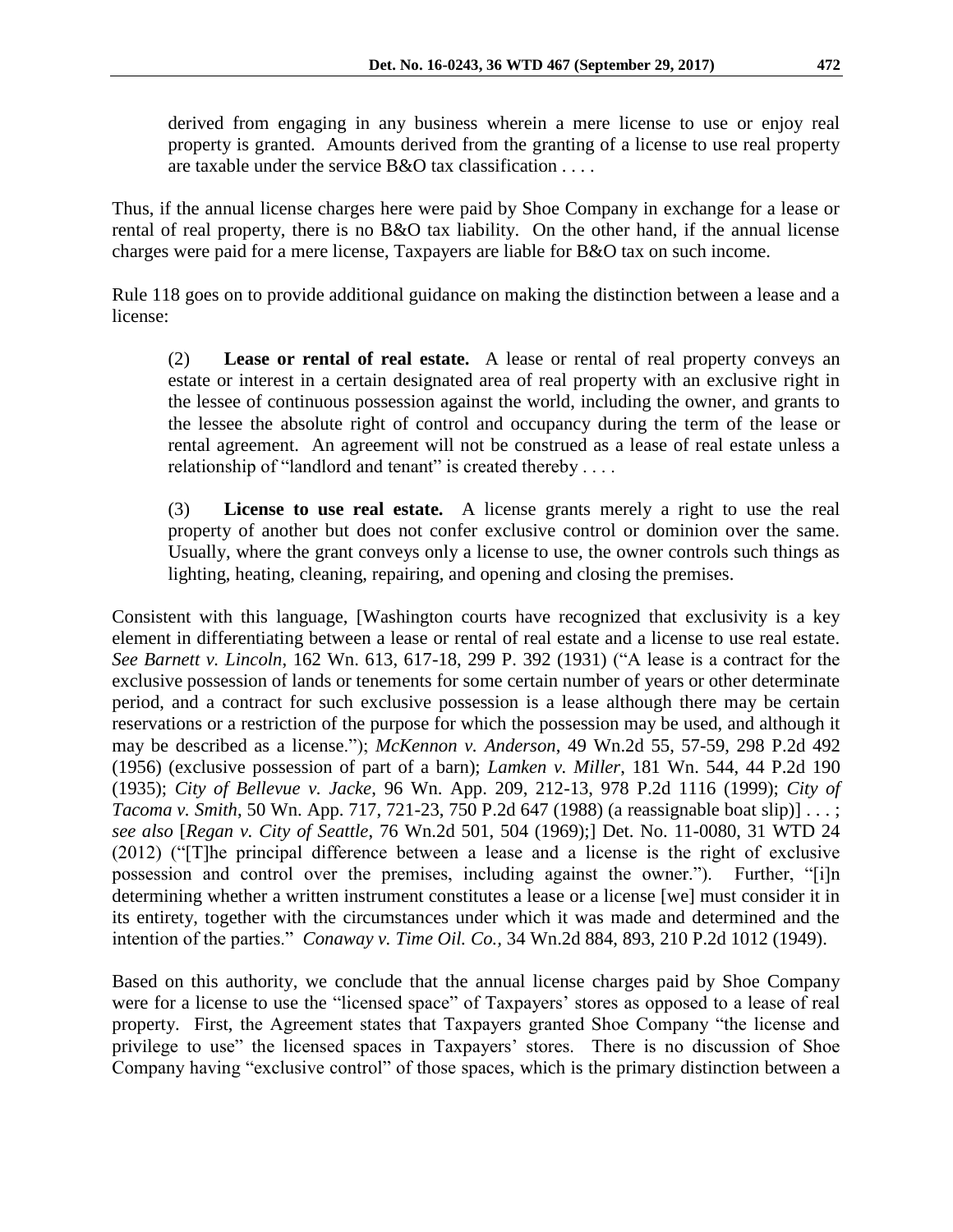lease and a license. Instead, the Agreement speaks in terms of mere "use" of the licensed spaces for "permitted" activities, which is consistent with a license under Rule 118(3).

Other terms of the Agreement demonstrate a lack of "exclusive control" by Shoe Company. For instance, Taxpayers reserved the right under the Agreement to relocate the licensed spaces "at any time" to other locations in the stores. Thus, Taxpayers retained the right to change the locations of Shoe Company's licensed spaces under the Agreement. Also, Shoe Company was restricted from having keys to Taxpayers' stores, and only had access to the licensed spaces "during business hours." *See* Det. No. 01-015, 23 WTD 121 (2004) (holding that exclusive control was evident, in part, because "[t]he space is physically enclosed by walls and lockable doors" and the lessee was issued keys to the space.) More generally, there are simply no terms in the Agreement that restrict Taxpayers' access of the licensed spaces in the stores.<sup>6</sup> As such, Taxpayers imposed certain restrictions on Shoe Company's access to the licensed spaces that are not indicative of "exclusive control."

In addition, the Agreement identifies no specific licensed spaces, nor does the attached exhibit. Instead, the exhibit merely identifies the stores in which the licensed spaces will be designated. Under the terms of the Agreement, the initial licensed spaces were to "be determined by mutual agreement" between the parties, but no additional information is contained in the record indicating that specifically defined licensed spaces at those stores were part of the Agreement. In Determination No. 03-0118, 23 WTD 218 (2004), which was cited by Taxpayers, we specifically noted that designating a certain area of real property in the agreement at issue was a factor in determining that a lease had been created. *See also* Det. No. 96-173, 18 WTD 1 (1999) (holding that an agreement created a lease because, in part, the agreement identified the individual spaces "with a corresponding number" that each lessee was to lease). Here, no such specific designation of licensed spaces is included in the record.

Finally, as quoted earlier, under Rule 118(3), when an owner has control over such things as "lighting, heating, cleaning, repairing, and opening and closing the premises," a mere license is apparent. Here, under the terms of the Agreement, Taxpayers provided all utilities for the licensed spaces, as well as "janitorial service." Control over these aspects of the use of a space is indicative of a license. *See* Det. No. 99-345, 19 WTD 618 (2000); 13 WTD 108 (1993). Also, as previously mentioned, Shoe Company was not given keys to the stores to access their licensed spaces, and, therefore, was dependent on Taxpayers for opening and closing the premises, again, indicative of a license. *See* 13 WTD 108.

Taxpayers argue that many of these factors, alone, are not determinative of a lease or license. We do not disagree.<sup>7</sup> However, given all of these factors, in their totality, we conclude that the

<sup>6</sup> We note that Taxpayers specifically have the right to enter the licensed spaces to "make repairs." We do not read this right as implying that Taxpayers are excluded from the licensed spaces for all other reasons. We further note that the record is unclear if any stores in Washington operated under the terms of the 2000 amendment, which allowed Taxpayers to employ staff to work in the licensed spaces in some stores. If so, that fact would be further evidence of a lack of exclusive control over the licensed spaces.

<sup>7</sup> Further, Taxpayers point out that some factors suggest a lease, such as the fact that notice is required for termination of the Agreement, and the term of the Agreement was for ten years. We do not disagree that these factors could be indicative of a lease; however, we have found [no] authority indicating that these two factors together make a lease where "exclusive control" is absent.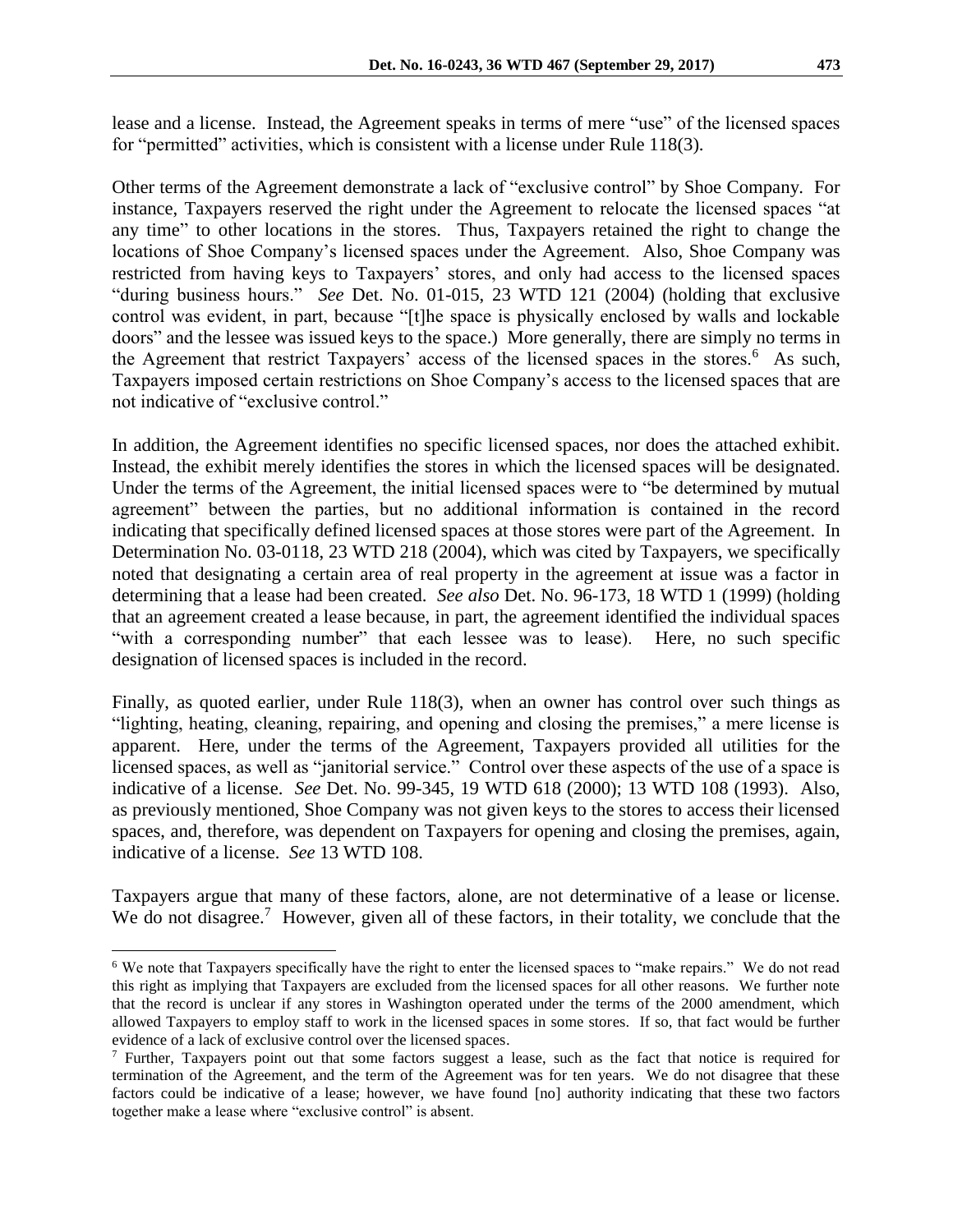Agreement here was indicative of a license to use real property as opposed to a lease, and [the resulting income] is, therefore, subject to service and other activities B&O tax.

Taxpayers also claim that WAC 458-20-200 (Rule 200), entitled "Leased departments," is applicable here. Rule 200(2)(a) provides the following guidance regarding B&O tax liability in leased department situations:

Where the lessor receives a flat monthly rental or a percentage of sales as rental for a leased department, such income is presumed to be from the rental of real estate and is not taxable. In a determination of whether an occupancy is a rental of real estate, all the facts and circumstances, including the actual relationship of the parties are to be considered (see: WAC 458-20-118). Written agreements, while not required, are preferred and are given considerable weight in deciding the nature of the occupancy. While the fact that the written agreement may identify the occupancy as a "lease" is not controlling, agreements which contain the following provisions support the presumption that the occupancy is a rental of real estate:

i. The occupant is granted exclusive possession and control of the space.

ii. The occupancy is for a time certain which is more than 30 days, i.e. month to month, yearly, etc.

iii The parties are required to notify each other in the event of termination of the occupancy.

We concluded earlier that under the Agreement, Shoe Company did not have "exclusive possession and control" of the licensed spaces. As such, the Agreement does not contain the provision described under Rule 200(2)(a)(i), which, in part, entitles Taxpayers to the presumption of a lease or rental, as opposed to a license.

Further, while Taxpayer suggests that the factors identified in Rule 200 control for determining whether the Agreement creates a lease or a license, we conclude that such determination must ultimately be made under Rule 118. Indeed, Rule 200 specifically incorporates Rule 118 by reference. Instead, the factors described in Rule 200 merely "support the presumption that occupancy is a rental of real estate." We already concluded earlier that, under Rule 118, the arrangement between Taxpayers and Shoe Company was a license, as opposed to a lease or rental. Thus any presumption under Rule 200 is overcome by our consideration of the full Agreement under Rule 118. *See Conaway,* 34 Wn.2d at 893.

Even if Rule 200 were applicable here, Rule  $200(2)(b)$  makes clear the following:

If the lessor provides any clerical, credit, accounting, janitorial, or other services to the lessee, the lessor must report the income from these services under the service B&O tax classification. The amounts for providing these services must be segregated from the amounts received from the rental of real estate. In the absence of a reasonable segregation, it will be presumed that the entire income is for providing these services.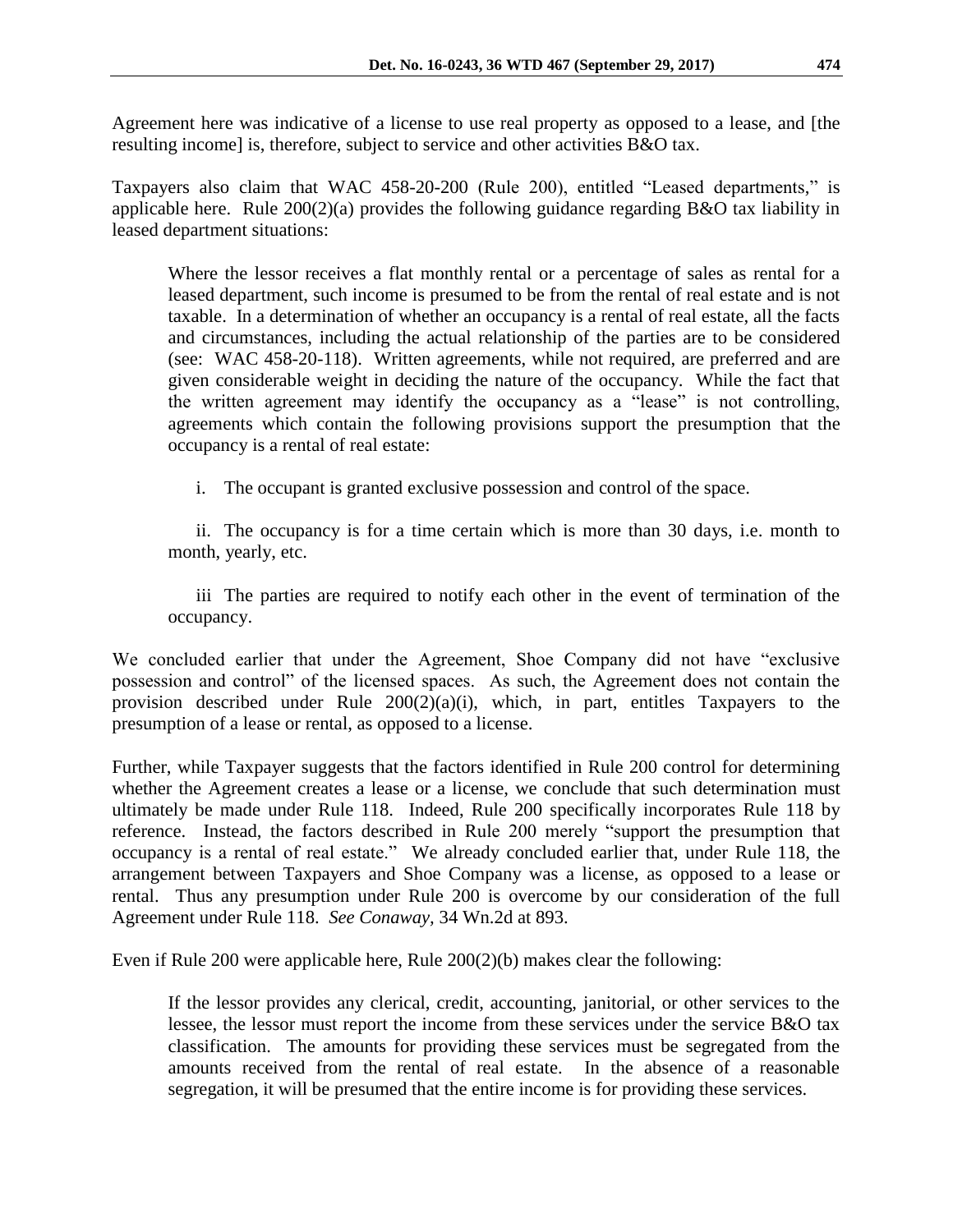Here, Taxpayers concede that they provided certain services to Shoe Company, including janitorial services, utilities, point-of-sale transaction services, and some accounting services related to such sales transaction. Since the price of Taxpayers' point-of-sale transaction services to Shoe Company are not segregated, Rule 200 would nevertheless require us to consider the entire amount of the annual license charges received by Taxpayers from Shoe Company as for such services, and fully subject to service and other activities B&O tax.<sup>8</sup>

### 2. Retailing B&O Tax

 $\overline{a}$ 

Retailing B&O tax is levied upon every person engaging in the business of making retail sales, a tax for the act or privilege of engaging in that business. RCW 82.04.220; RCW 82.04.250. There is no dispute that the sales of Shoe Company's merchandise constituted retail sales; however, Taxpayers argue that because they did not own the merchandise at issue, and merely acted as Shoe Company's agents, they should not be liable for retailing B&O tax on the sales of Shoe Company's merchandise.

This situation is addressed generally in RCW 82.04.480, "Sales in own name—Sales as agent," which states the following:

(1) Every consignee . . . having either actual or constructive possession of personal property . . . with power to sell such personal property in that person's own name and actually so selling, is deemed the seller of such personal property within the meaning of [the B&O tax]. Furthermore, the consignor . . . is deemed a seller of such property to the consignee . . . .

(2) The burden is on the taxpayer in every case to establish the fact that the taxpayer is not engaged in the business of making retail sales or wholesale sales but is acting merely as broker or agent in promoting sales for a principal. Such claim will be allowed only when the taxpayer's accounting records are kept in such manner as required by rule by the department.

Thus, under RCW 82.04.480(1), if a "consignee" (1) has "power to sell" personal property, (2) in its "own name," and (3) actually sells such property, that consignee is the seller for B&O tax purposes and is liable for B&O tax on such sales. Correspondingly, under the last sentence of RCW 82.04.480(1), the "consignor" is treated as the seller of such property to the consignee and liable for B&O tax on the sale of the property to the consignee.

While RCW 82.04.480 does not define "consignee," WAC 458-20-159 (Rule 159), the Department's administrative rule implementing RCW 82.04.480, defines that term as follows:

A consignee, bailee, factor, agent or auctioneer, as used in this ruling, refers to one who has either actual or constructive possession of tangible personal property, the actual ownership of

<sup>8</sup> While Taxpayers argued at hearing that these services were either provided for no compensation or, alternatively, were de minimis services, such arguments do not change the fact that Taxpayers provided certain services, which is all that is required to make Rule 200(2)(b) applicable.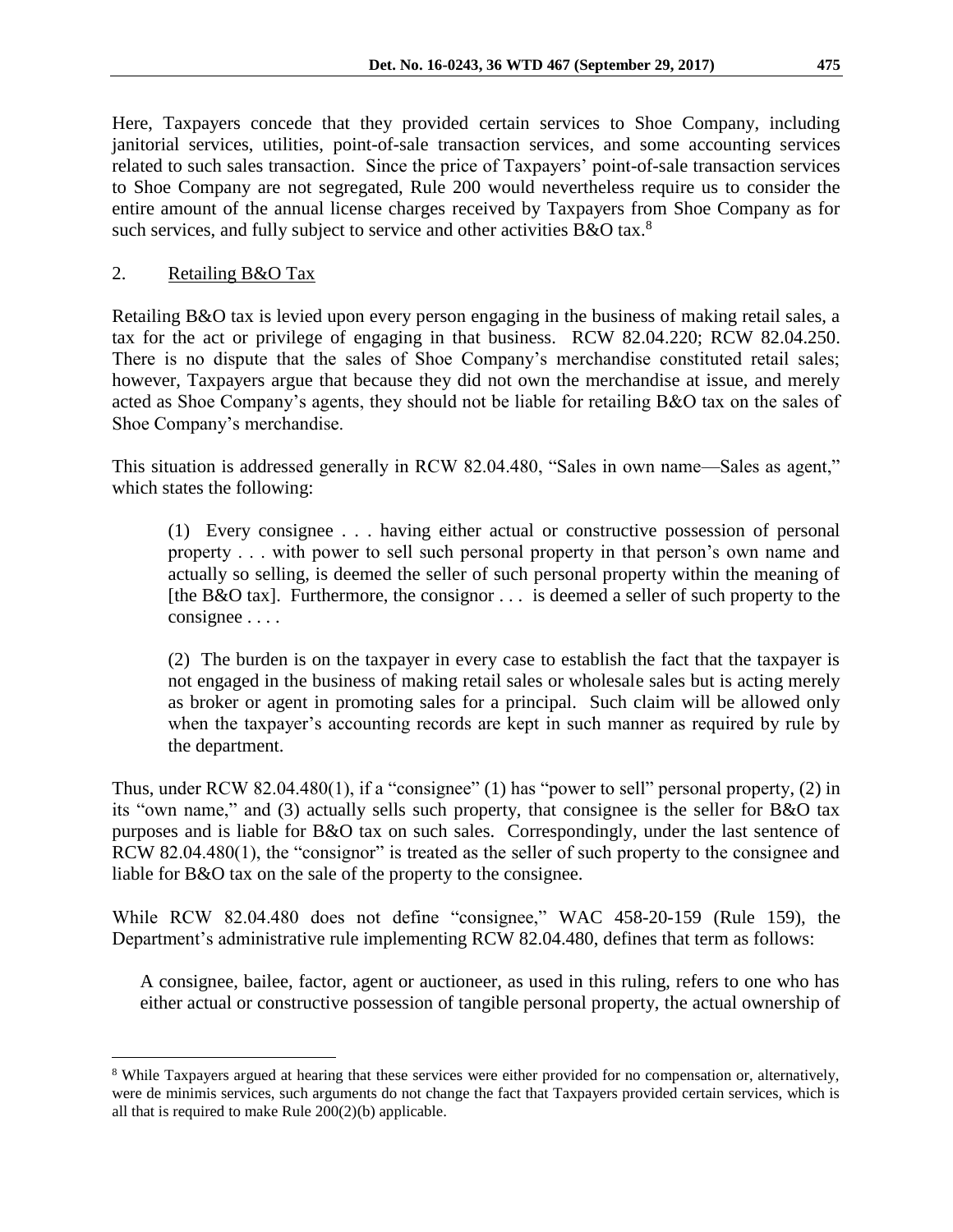such property being in another .... The term "constructive possession" means possession of the power to pass title to tangible personal property of others.

As such, a taxpayer is a "consignee" if it meets the following two requirements: (1) it has either actual or constructive possession of tangible personal property, and (2) the tangible personal property is owned by someone else. Because there is no dispute that the merchandise sold here was owned by Shoe Company, and not by Taxpayers, only the "possession" element is in dispute.

As Rule 159 states, constructive possession simply means possession of "the power to pass title to tangible personal property of others." Here, the Agreement makes clear that the proceeds from the sales of Shoe Company's merchandise "shall . . . be paid by customers directly to [Taxpayers'] cashiers, and deposited by [Taxpayers] to [their] own account." Once the customers pay for the merchandise through Taxpayers' cashiers, the customers have "title" to the merchandise. Thus, we conclude that Shoe Company has granted Taxpayers the power to pass title to the merchandise from Shoe Company to the customers when Taxpayers' cashiers complete the sale transaction. As such, Taxpayers had constructive possession of the merchandise under Rule 159.

Taxpayers, however, argue that they never had any form of possession of the merchandise. According to Taxpayers, Shoe Company transferred actual possession of the merchandise directly to the customers when the customers physically took the merchandise out of Shoe Company's area and eventually delivered such merchandise to Taxpayer's cashiers for final purchase. Yet, at most, this argument addresses only actual possession. Neither RCW 82.04.480(1) nor Rule 159 restricts the consignee designation to only actual possession arrangements. Indeed, both of those authorities identify "constructive" possession arrangements as also qualifying forms of possession. Therefore, we conclude that Taxpayers meet the definition in Rule 159 of "consignee." It naturally follows, then, that Shoe Company is a "consignor."

As we have concluded that Taxpayers were "consignees," we address the other elements of RCW 82.04.480(1), and specifically consider whether Taxpayers (1) had "power to sell" personal property, (2) in their "own name," and (3) actually sold such property.

Regarding the first element, we have already concluded that Taxpayers had "power to pass title" to Shoe Company's merchandise sold in Taxpayers' stores. We conclude that such power is equivalent to "power to sell" Shoe Company's merchandise. Regarding the second element, we conclude that Taxpayers were clearly authorized to sell the merchandise in their "own name" as the receipts produced from such sales only included Taxpayers' common trade name and contained no reference at all to Shoe Company. Regarding the final element, there is no dispute that the merchandise was sold through Taxpayers' cashiers, Taxpayers collected retail sales tax from customers on such sales, and Taxpayers documented such sales in their records; therefore, we conclude that Taxpayers "sold" the merchandise at issue.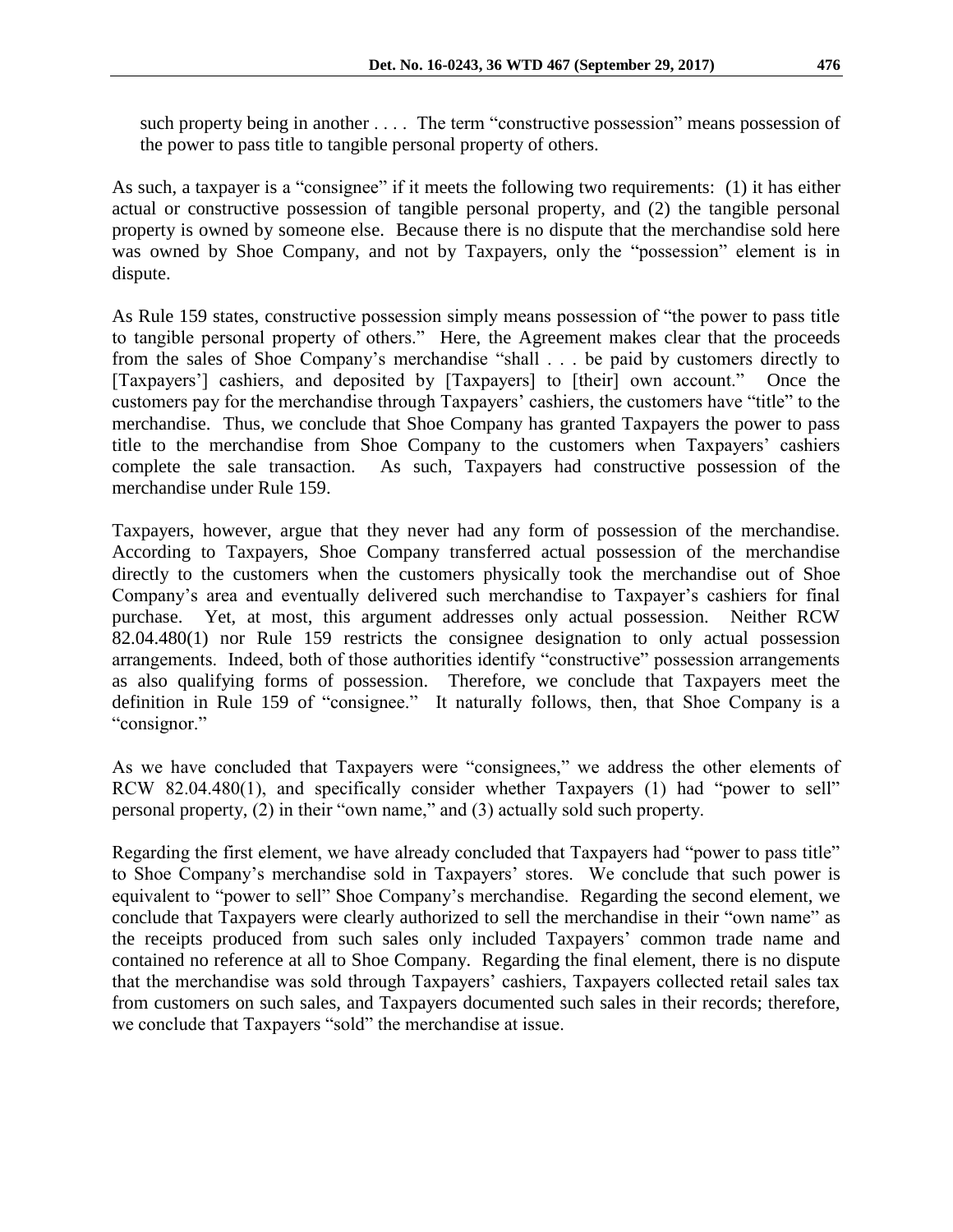Thus, Taxpayers meet all of the requirements of RCW 82.04.480(1), and are, therefore, the "seller" of the merchandise in question, and must generally report retailing B&O tax based on the total retail sales of such merchandise.<sup>9</sup>

However, under RCW 82.04.480(2), the consignee may avoid B&O tax liability on the sale of a consignor's personal property if the consignee can prove that it is "acting merely as broker or agent" for the consignor and the consignee's "accounting records are kept" in accordance with the Department's rule. Therefore, unless Taxpayers prove that they were merely Shoe Company's agents, Taxpayers are the sellers of the merchandise and liable for B&O tax on such sales. *See also* Det. No. 08-0301, 28 WTD 68 (2009) ("Sellers of property are taxable on that activity unless they meet their statutory burden of proving that their status was something other than that of seller."). As such, we must determine whether Taxpayers have met their burden of proving that they were merely Shoe Company's agents in order for Taxpayers to avoid B&O tax liability on the sales of Shoe Company's merchandise.

Rule 159 provides additional guidance on how to determine whether a person is acting merely as an agent for a consignor:

Any person who claims to be acting merely as agent or broker in promoting sales for a principal . . . will have such claim recognized only **when the contract or agreement between such persons clearly establishes the relationship of principal and agent** and when the following conditions are complied with:

- (1) The books and records of the broker or agent show the transactions were made in the name and for the account of the principal, and show the name of the actual owner of the property for whom the sale was made . . . .
- (2) The books and records show the amount of gross sales, the amount of commissions and any other incidental income derived by the broker or agent from such sales.

(Emphasis added). Therefore, we must begin by looking to the Agreement to determine if that document "clearly establishes the relationship of principal and agent." *See Rho Co. v. Dep't of Revenue*, 113 Wn.2d 561, 573, n.6, 782 P.2d 986 (1989) ("Taxpayers who buy or sell tangible personal property on behalf of another will not be treated as agents unless they have a contract expressly creating an agency relationship . . . .").

Such an agency relationship "is a fiduciary relationship that arises when one person (a principal) manifests assent to another person (an agent) that the agent shall act on the principal's behalf and subject to the principal's control, and the agent manifests or otherwise consents so to act." Restatement (Third) of the Law of Agency §1.01 (2006). The Washington Supreme Court has similarly stated that an agency relationship general arises when two parties consent that one shall act under the control of the other. *Rho Co.,* 113 Wn.2d at 570. Further, the requirement that the principal in such an agency relationship exercise control over the agent means that "there must

<sup>9</sup> While Shoe Company is not a party to this appeal, we note that our conclusion that Taxpayers are liable for B&O tax on the sales of Shoe Company's merchandise necessarily means that Shoe Company, the consignor, is deemed the "seller" of such merchandise to Taxpayers, according to the final sentence of RCW 82.04.480(1).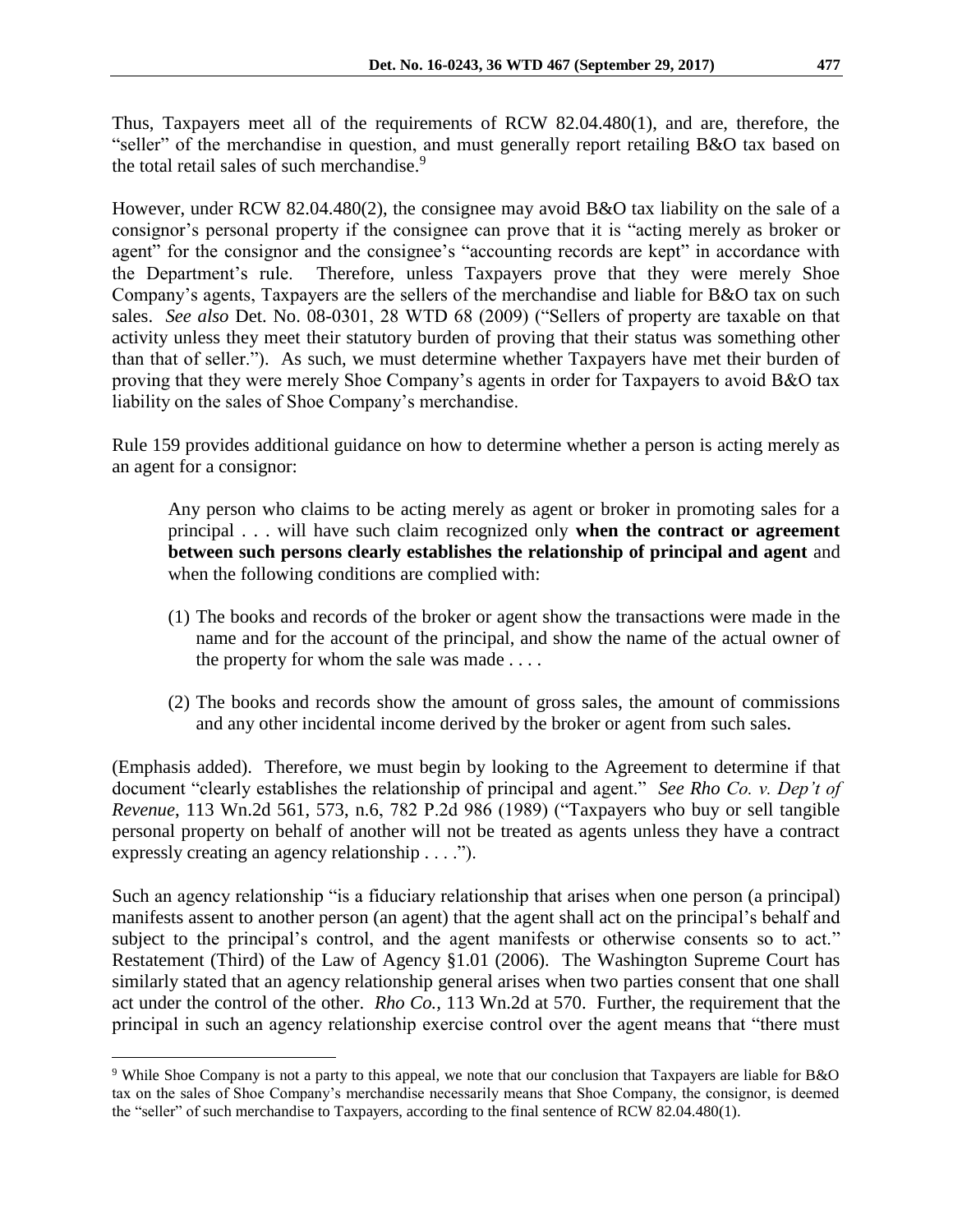be facts or circumstances that 'establish that one person is acting at the instance of and in some material degree under the direction and control of the other.'" *Washington Imaging Serv., LLC v. Dep't of Revenue*, 171 Wn.2d 548, 562, 252 P.3d 885 (2011) (quoting *Matsumura v. Eilert*, 74 Wn.2d 362, 368-69, 444 P.2d 806 (1968)).

Guided by these authorities, we conclude that the Agreement does not "clearly establish the relationship of principal and agent" as required under Rule 159. The Agreement specifically states the following:

The relationship between [Taxpayers] and [Shoe Company] **is not one of** . . . **agency**, employment, or landlord and tenant and nothing herein contained shall be construed as to create any such relationship between the parties hereto. Nothing in this [Agreement] shall permit either party to obligate the other party in any way.

Thus, the Agreement does not "clearly establish" an agency relationship. Indeed, its language expressly states the precise opposite, that the Agreement "is not" one of agency.

Taxpayers, however, rely on the *Rho* decision to argue that we should disregard this express language in the Agreement because "agency can be implied from the actions of the parties and need not be directly expressed orally or in contract." (Emphasis in original). While Taxpayer's argument under *Rho* is correct in the case of general agency law, *Rho* specifically recognized the distinct analysis of agency required under Rule 159:

We note that Washington's tax regulations have placed additional restrictions on the definition of "agent" at least for one category of taxpayers. Taxpayers who buy and sell tangible personal property on behalf of another will not be treated as agents unless they have a contract expressly creating an agency relationship and their records indicate that the transactions were entered into in the name of the principal. WAC 458-20-159.

*Rho*, 113 Wn.2d at 573, n.6. [Because *Rho* concerned personal service activities, not sales of tangible personal property, the Washington Supreme Court found Rule 159 to be inapplicable to that case. *Id.* But Rule 159 does apply here, and it requires that a person claiming an agency relationship substantiate the claim through express language in the written contracts.] Because the Agreement here contains no such express language, and actually expressly declares the opposite, we conclude Taxpayers have failed to prove the existence of an agency relationship between them and Shoe Company as required under RCW 82.04.480(2) and Rule 159.

Based on the fact that the Agreement does not "clearly establish" an agency relationship between Taxpayers and Shoe Company, we must conclude that Taxpayers have failed to meet their burden of proving that they are entitled to avoid B&O tax liability under RCW 82.04.480(2) and Rule 159.<sup>10</sup> We, therefore, conclude that the Audit Division properly assessed retailing B&O tax on Taxpayers' sales of Shoe Company's merchandise.<sup>11</sup>

<sup>&</sup>lt;sup>10</sup> Because we conclude here that the Agreement does not clearly establish an agency relationship, as required under Rule 159, we need not address the additional requirements related to the books and records necessary to establish an agency relationship. Nevertheless, we note that the absence of Shoe Company's name on the sales receipts calls into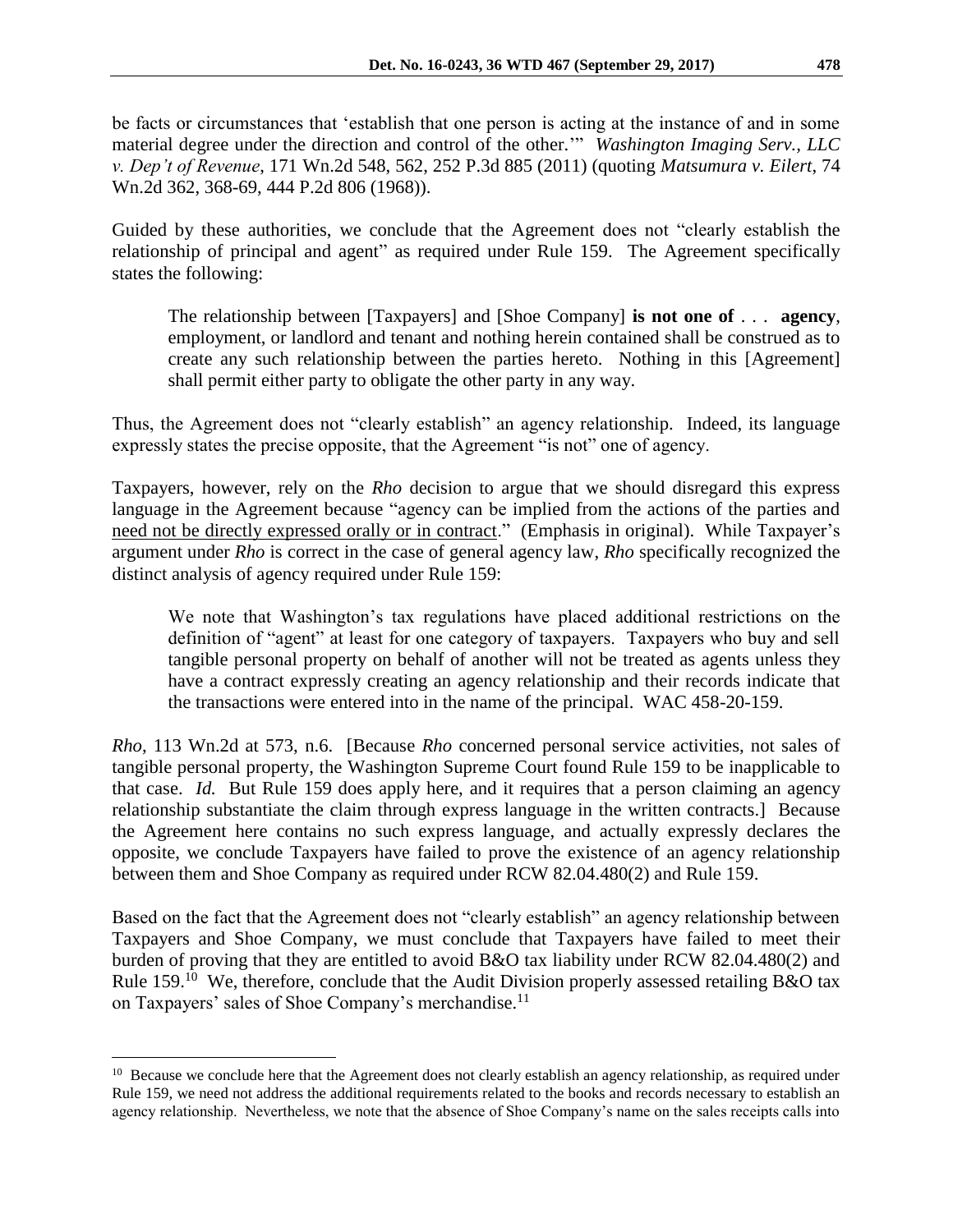#### 3. Retail Sales Tax

 $\overline{a}$ 

While the Audit Division did not assess Taxpayers for retail sales tax during the audit period, it included future reporting instructions to Taxpayers to remit the retail sales tax they collect on sales of Shoe Company's merchandise in Taxpayers' stores. It is these future reporting instructions that Taxpayers now challenge.

Generally, retail sales tax is imposed upon all retail sales. RCW 82.08.020. When a seller makes a retail sale, it is obligated to collect retail sales tax. RCW 82.08.050. When a seller fails to collect the retail sales tax, the seller becomes liable for the tax. RCW 82.08.050.

RCW 82.08.040 provides the following specific instructions for consignees regarding the collection of retail sales tax:

(1) Every consignee . . . selling . . . personal property belonging to another, is deemed the seller of such personal property within the meaning of  $[$ the retail sales tax $] \ldots$ .

 $(2)(a)$  Except as provided in (b) of this subsection (2), every consignee . . . must collect and remit [retail sales tax] with respect to sales made . . . by that seller.

(b) If the owner of the property sold is engaged in the business of making sales at retail in this state, the [retail sales tax] may be remitted by such owner under such rules as the department may adopt.

*See also* Rule 159. As such, in general, a consignee must collect and remit retail sales tax on the sales it makes for the owner. However, the Department is authorized to adopt rules for allowing an alternative arrangement for remitting retail sales tax when the owner is engaged in making retail sales also. Rule 159, the Department's administrative rule implementing RCW 82.08.040, provides the following:

It shall be the duty of every consignee . . . to collect and remit the retail sales tax directly to the department with respect to all retail sales made . . . by them; provided, however, that if the owner of the property sold is engaged in the business of selling tangible property and the sale by the consignee . . . has been made in the owner's name and owner continues to engage in business, the owner may report and pay the tax collected directly to the department.

question whether Taxpayers could prove that its "books and records . . . show the transactions were made in the name and for the account of" Shoe Company, as provided in Rule 159.

<sup>&</sup>lt;sup>11</sup> We note that had Taxpayers proven they had an agency relationship with Shoe Company, the income that Taxpayers received in the form of annual license charges, discussed earlier, would necessarily be subject to service and other activities B&O tax under Rule 159, regardless of whether Shoe Company received a lease or license under Rule 118 and 200. This is because Rule 159 makes clear that "a consignee . . . who makes sales in the name of the actual owner, as agent of the actual owner . . . is taxable under the service and other business activities classification upon the gross income *derived from such business*. (Emphasis added). Because the annual license charges are a percentage of sales of Shoe Company's merchandise, such income is "derived" from the consignment sales.